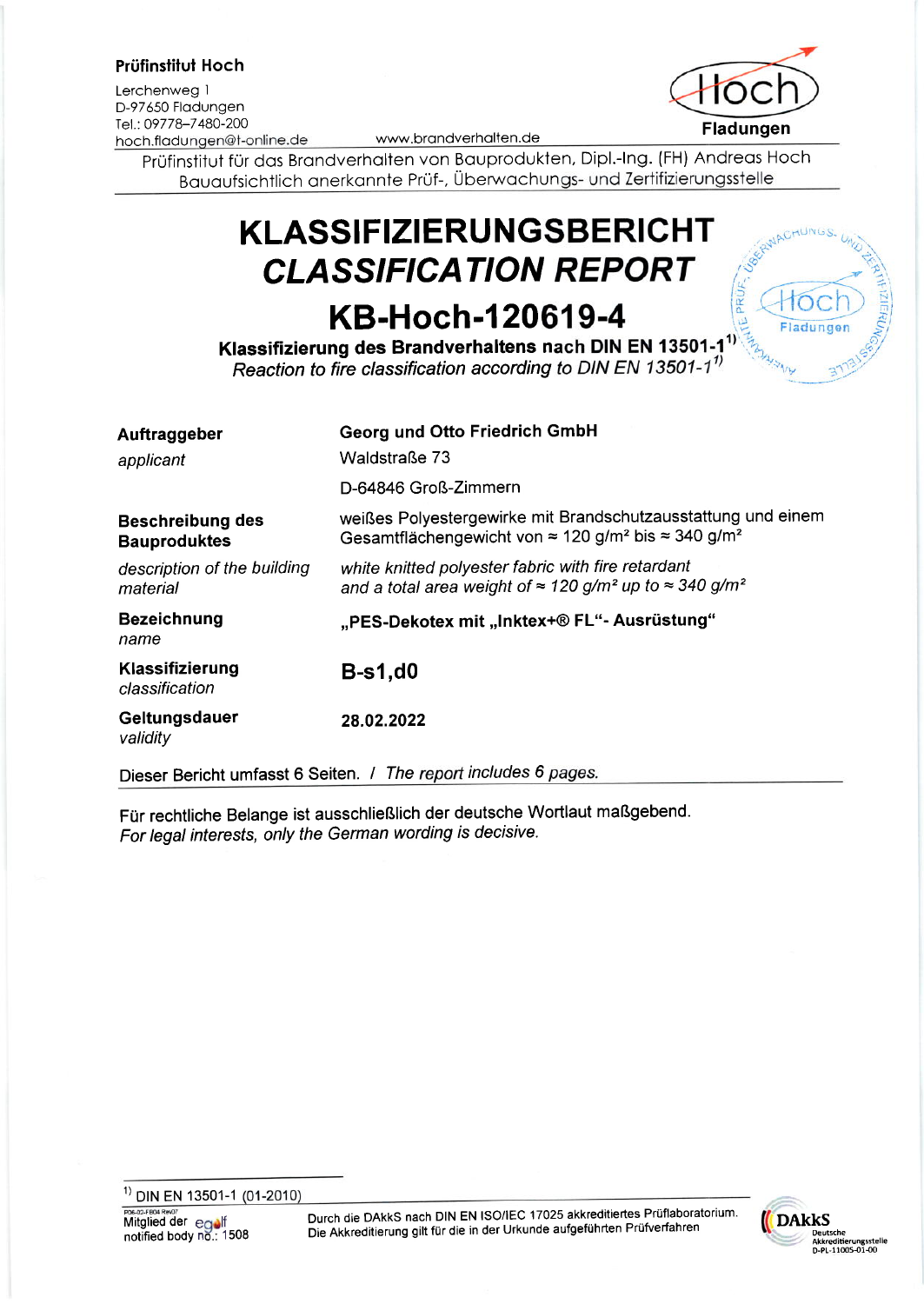

POSJ2-FROB RevOS

## 1. Einleitung / introduction

Dieser Klassifizierungsbericht zum Brandverhalten definiert die Klassifizierung, die dem Bauprodukt in Übereinstimmung mit den Verfahren nach DIN EN 13501-1 zugeordnet wird.

This classification report defines the classification assigned to product in accordance with the procedures given in DIN EN 13501-1.

## 2. Beschreibung zum Bauprodukt / description of the construction product

Das Produkt wird in den in Punkt 3.1 aufgeführten Prüfberichten, die der Klassifizierung zugrunde liegen, vollständig beschrieben'

The product is fully described in the test reports in support of this classification listed in clause 3.1.

Das Produkt erfüllt nach Angaben des Auftraggebers keine europäische Produktspezifizierung und besitzt keine CE-Kennzeichnung.

The product fulfils according to the applicant no European product specifications and has no CE marking.

Produktparameter / product parameters

| <b>I</b> "PES-Dekotex mit "Inktex+® FL"- Ausrüstung"                       |                                |               |                                |  |  |  |
|----------------------------------------------------------------------------|--------------------------------|---------------|--------------------------------|--|--|--|
| Gesamtdicke / total thickness:                                             | $\approx$ 0.3 mm               | bis $/$ up to | $\approx 0.6$ mm               |  |  |  |
| Gesamtflächengewicht / total area weight:                                  | $\approx$ 120 g/m <sup>2</sup> | bis / up to   | $\approx$ 340 g/m <sup>2</sup> |  |  |  |
| Flächengewicht des Rohgewirkes /<br>area weight of the raw knitted fabric: | $\approx$ 110 g/m <sup>2</sup> | bis $/$ up to | $\approx$ 325 g/m <sup>2</sup> |  |  |  |
| Flächengewicht der Auflage /<br>area weight of the finish:                 | $\approx$ 10 g/m <sup>2</sup>  | bis $/$ up to | $\approx 15$ g/m <sup>2</sup>  |  |  |  |

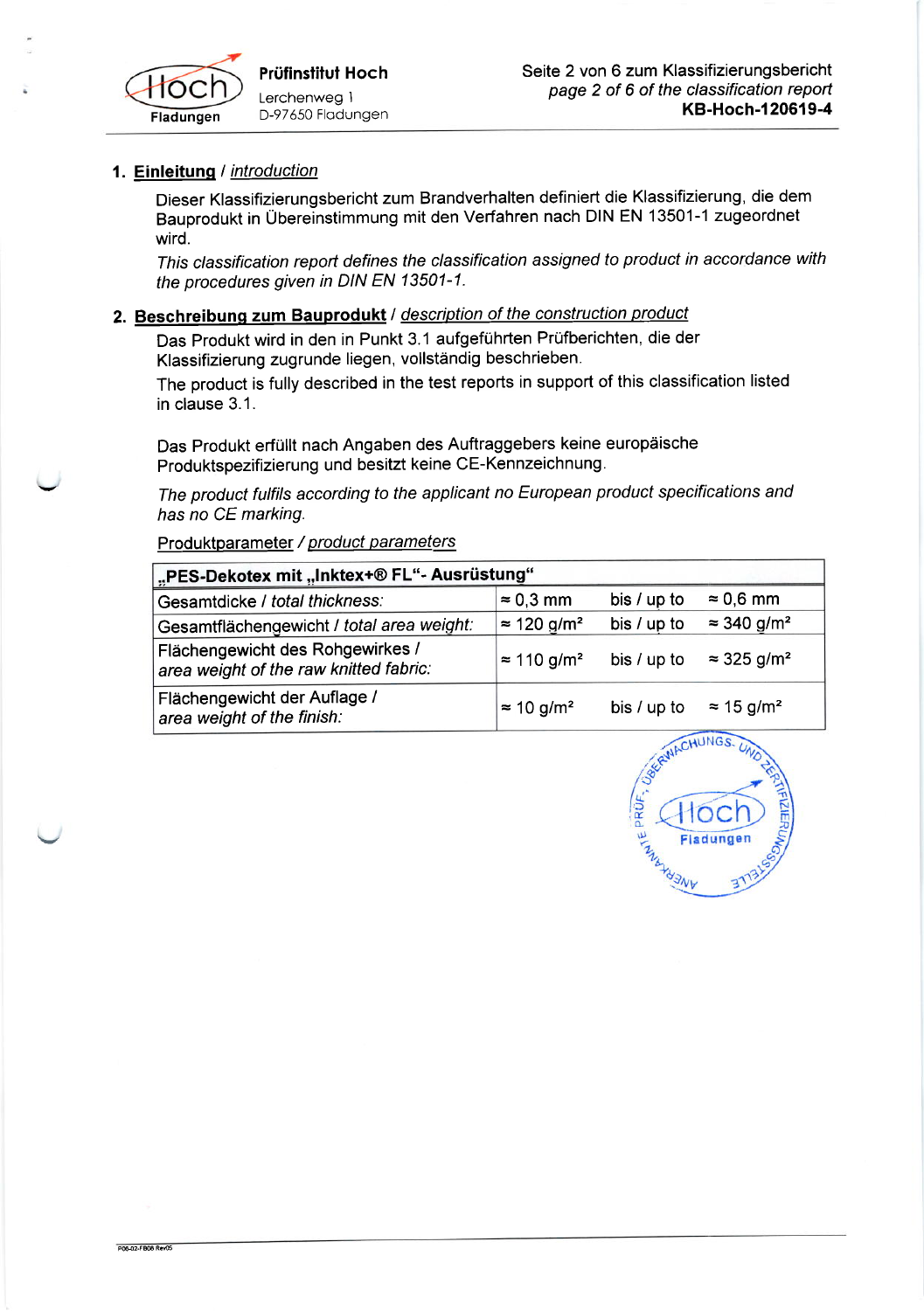

# 3. Prüfberichte und Prüfergebnisse für die Klassifizierung<br>test reports and test results in support of this classification

3.1 Prüfberichte / test reports

| Name des Labors<br>name of laboratory | Auftraggeber<br>applicant                     | Prüfverfahren<br>test method                                              | Prüfbericht Nr.<br>test report no. |
|---------------------------------------|-----------------------------------------------|---------------------------------------------------------------------------|------------------------------------|
| Prüfinstitut Hoch                     | <b>Georg und Otto Friedrich</b>               | <b>DIN EN 13823</b><br>(SBI)                                              | PB-Hoch-120618-2<br>PB-Hoch-170209 |
|                                       | GmbH<br>Waldstraße 73<br>D-64846 Groß-Zimmern | <b>DIN EN ISO 11925-2</b><br>(Kleinbrenner /<br>single flame source test) | PB-Hoch-120617-2<br>PB-Hoch-170208 |

## 3.2. Prüfergebnisse / test results

| Prüfverfahren                | Parameter                                                    | Anzahl der<br>Prüfungen | Prüfergebnisse<br>(Mittelwert)  | Grenzwerte<br>nach DIN EN 13501-1                    |
|------------------------------|--------------------------------------------------------------|-------------------------|---------------------------------|------------------------------------------------------|
| test method                  | parameter                                                    | number of<br>tests      | test results<br>(average value) | limit values according<br><b>DIN EN 13501-1</b>      |
|                              | $FIGRA0.2$ mJ                                                | 3                       | 0,00 W/s                        | $\leq$ 120 W/s Klasse / class B                      |
| <b>DIN EN 13823</b><br>(SBI) | <b>LSF</b>                                                   | (8)                     | erfüllt<br>fulfilled            | $\le$ Rand des Probekörpers<br>$\leq$ edge of sample |
|                              | THR <sub>600s</sub>                                          |                         | $0,13$ MJ                       | $\leq$ 7.5 MJ Klasse / class B                       |
|                              | <b>SMOGRA</b>                                                |                         | $0.00 \text{ m}^2/\text{s}^2$   | ≤ 30 m <sup>2</sup> /s <sup>2</sup> für / for s1     |
|                              | TSP <sub>600s</sub>                                          |                         | 20,59 $m2$                      | $\leq$ 50 m <sup>2</sup> für / for s1                |
|                              | <b>Brennendes</b><br>Abtropfen/ Abfallen<br>flaming droplets |                         | d <sub>0</sub>                  | innerhalb von 600s /<br>within 600s                  |

## Verlängerungsprüfung / prolongation test

| Prüfverfahren                | Parameter           | Anzahl der<br>Prüfungen                                      | Prüfergebnisse<br>(Mittelwert)  | Grenzwerte<br>nach DIN EN 13501-1                     |
|------------------------------|---------------------|--------------------------------------------------------------|---------------------------------|-------------------------------------------------------|
| test method                  | parameter           | number of<br>tests                                           | test results<br>(average value) | limit values according<br><b>DIN EN 13501-1</b>       |
| <b>DIN EN 13823</b><br>(SBI) | $FIGRA0.2$ MJ       | 2                                                            | 0.00 W/s                        | $\leq$ 120 W/s Klasse / class B                       |
|                              | <b>LSF</b>          |                                                              | erfüllt<br>fulfilled            | $\le$ Rand des Probekörpers<br>$\leq$ edge of sample  |
|                              | THR <sub>600s</sub> |                                                              | $0,12$ MJ                       | $\leq$ 7.5 MJ Klasse / class B                        |
|                              | <b>SMOGRA</b>       |                                                              | $0,00 \text{ m}^2/\text{s}^2$   | $\leq$ 30 m <sup>2</sup> /s <sup>2</sup> für / for s1 |
|                              | TSP <sub>600s</sub> |                                                              | 23,20 $m2$                      | ≤ 50 m <sup>2</sup> für / for s1                      |
|                              |                     | <b>Brennendes</b><br>Abtropfen/ Abfallen<br>flaming droplets |                                 | d0                                                    |

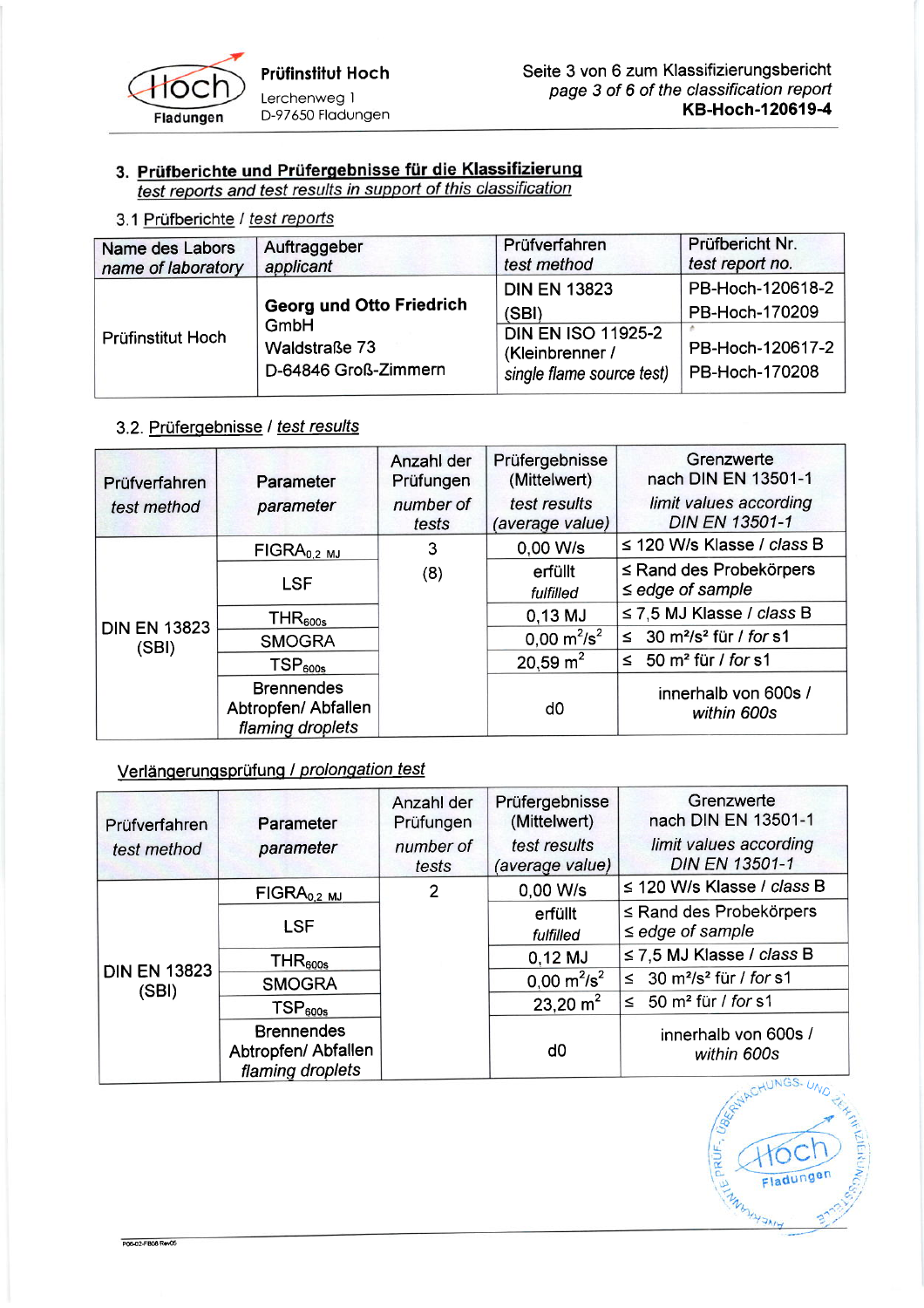

| Prüfverfahren<br>test method                               | Parameter<br>parameter                          | Anzahl der<br>Prüfungen<br>number of<br>tests | Prüfergebnis<br>(Maximalwert)<br>test result<br>(maximum value) | Grenzwerte<br>nach DIN EN 13501-1<br>limit values according<br><b>DIN EN 13501-1</b> |
|------------------------------------------------------------|-------------------------------------------------|-----------------------------------------------|-----------------------------------------------------------------|--------------------------------------------------------------------------------------|
| <b>DIN EN ISO</b>                                          | <b>Fs</b>                                       | 6                                             | 100 mm                                                          | $\leq 150$ mm                                                                        |
| 11925-2<br>(Kleinbrenner /<br>single flame<br>source test) | <b>Brennendes Abtropfen</b><br>flaming droplets | (96)                                          | nein<br>no                                                      | $---$                                                                                |

## Verlängerungsprüfung / prolongation test

| Prüfverfahren                                              | Parameter                                       | Anzahl der<br>Prüfungen | Prüfergebnis<br>(Maximalwert)  | Grenzwerte<br>nach DIN EN 13501-1               |
|------------------------------------------------------------|-------------------------------------------------|-------------------------|--------------------------------|-------------------------------------------------|
| test method                                                | parameter                                       | number of<br>tests      | test result<br>(maximum value) | limit values according<br><b>DIN EN 13501-1</b> |
| <b>DIN EN ISO</b>                                          | Fs                                              | 12                      | 70 mm                          | ≤ 150 mm                                        |
| 11925-2<br>(Kleinbrenner /<br>single flame<br>source test) | <b>Brennendes Abtropfen</b><br>flaming droplets | (24)                    | nein<br>no                     | INGS-UND                                        |

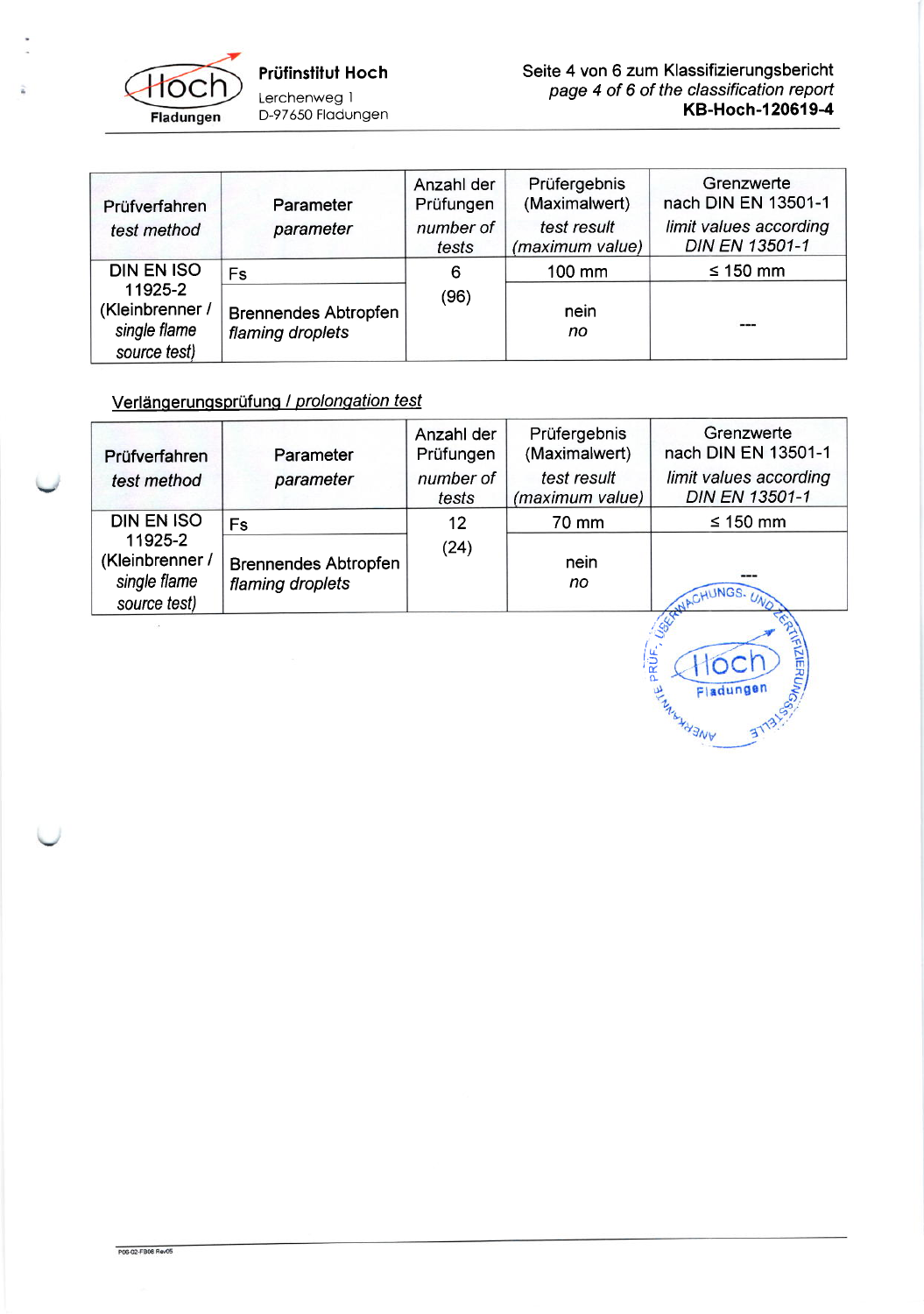

## 4. Klassifizierunq und direkter Anwendunqsbereich

classification and direct field of application

### 4.1 Klassifizierung / classification

Die Klassifizierung erfolgte nach DIN EN 13501-1, Abschnitt 11.6. This classification has been carried out in accordance with DIN EN 13501-1, clause 11.6.

| <b>Brandverhalten</b><br>fire behaviour |                | Rauchentwicklung<br>smoke production |  | Brennendes Abtropfen/Abfallen                   | flaming droplets |
|-----------------------------------------|----------------|--------------------------------------|--|-------------------------------------------------|------------------|
|                                         | $\blacksquare$ |                                      |  |                                                 |                  |
|                                         |                |                                      |  | Klassifizierung / classification: $B - s1$ , d0 |                  |

4.2 Anwendungsbereich / field of application

Die Klassifizierung in Abschnitt 4.1 ist nur für das auf Seite 1 genannte Bauprodukt und den in den zugrundeliegenden Berichten (vgl. Abschnitt 3.1) beschriebenen Produktparametern und Einbaubedingungen gültig.

The classification in clause 4.1 is valid solely for the product mentioned on page 1, with the product parameters and installation conditions given in the underlying repofts (compare clause 3.1).

Diese Klassifizierung ist für folgende Endanwendungsbedingungen / Anwendungsbereiche gültig:

Für die freihängende Anwendung mit einem Abstand von ≥ 15 mm zu angrenzenden Baustoffen der Euroklasse A1 oder A2-s1,d0 mit einer Dicke von  $\geq 11$  mm und einer Rohdichte von  $\geq 653$  kg/m<sup>3</sup>

This classification is valid for the following end use conditions / field of application:

• Application freely suspended with a distance of  $\geq 15$  mm to plain materials of Euroclass A1 or A2-s1, d0 with a thickness of  $\geq$  11 mm and a density of  $\geq$  653 kg/m<sup>3</sup>.

(Erklärung: Anwendung nur wie geprüft) (Explanation: To be used only as tested).